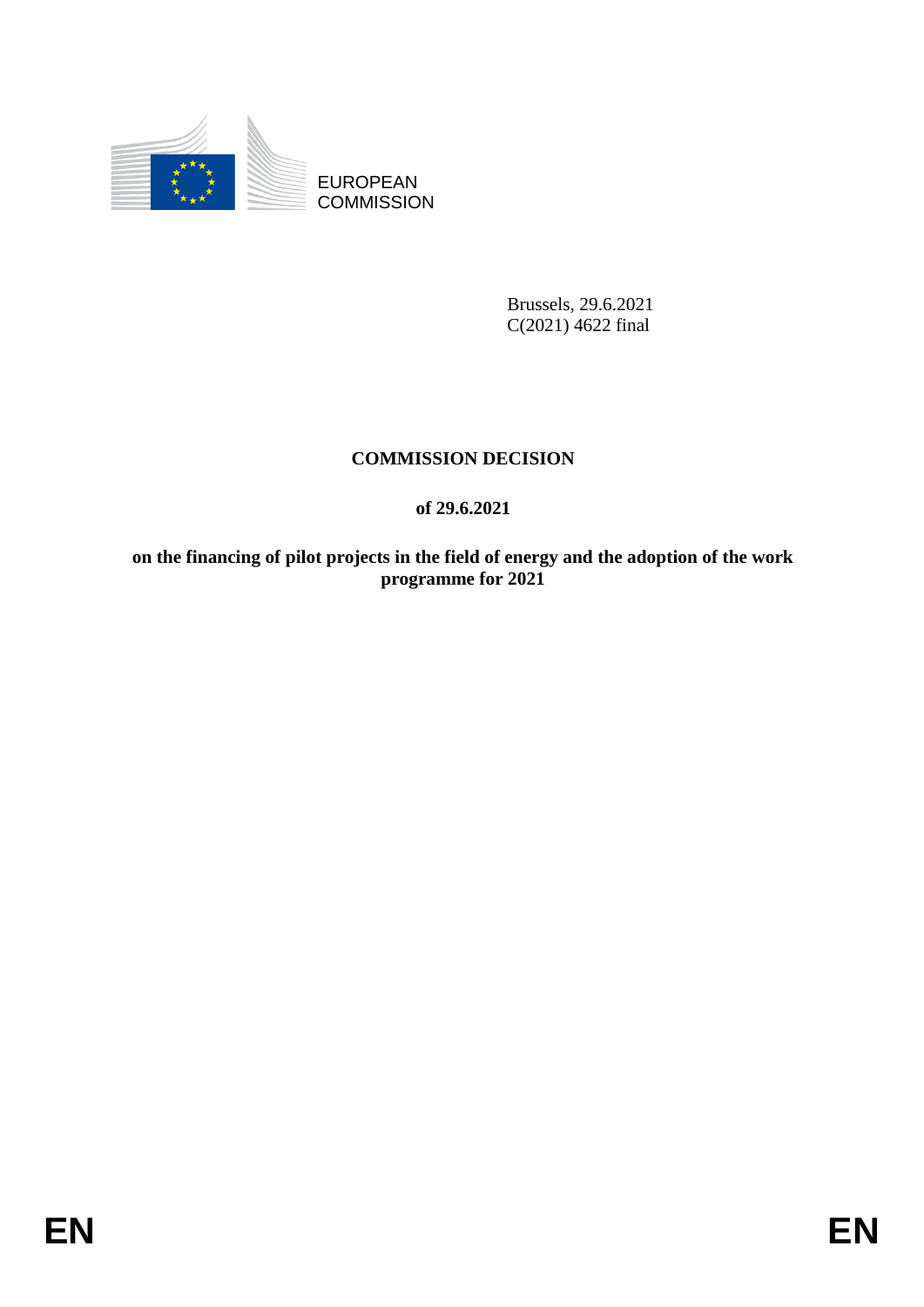# **COMMISSION DECISION**

### **of 29.6.2021**

### **on the financing of pilot projects in the field of energy and the adoption of the work programme for 2021**

#### THE EUROPEAN COMMISSION,

Having regard to the Treaty on the Functioning of the European Union,

Having regard to Regulation (EU, Euratom) 2018/1046 of the European Parliament and of the Council of 18 July 2018 on the financial rules applicable to the general budget of the Union, amending Regulations (EU) No 1296/2013, (EU) No 1301/2013, (EU) No 1303/2013, (EU) No 1304/2013, (EU) No 1309/2013, (EU) No 1316/2013, (EU) No 223/2014, (EU) No 283/2014, and Decision No 541/2014/EU and repealing Regulation (EU, Euratom) No 966/2012<sup>1</sup>, and in particular Article 58(2)(a) and Article 110 thereof,

#### Whereas:

- (1) In order to ensure the implementation of pilot projects in the field of energy, as set out in the Annex, it is necessary to adopt an annual financing decision which constituts the annual work programme for 2021. Article 110 of Regulation (EU, Euratom) 2018/1046 ('the Financial Regulation') establishes detailed rules on financing decisions.
- (2) It is necessary to allow for the payment of interest due for late payment on the basis of Article 116(5) of the Financial Regulation.
- (3) In order to allow for flexibility in the implementation of the pilot projects in the field of energy, it is appropriate to allow changes which should not be considered substantial for the purposes of Article 110(5) of the Financial Regulation.

HAS DECIDED AS FOLLOWS:

# *Article 1*

# *Pilot projects in the field of energy*

The annual financing decision, constituting the annual work programme for the implementation of pilot projects in the field of energy for 2021, as set out in the Annex, is adopted.

### *Article 2*

### *Union contribution*

The maximum Union contribution for the implementation of the pilot projects in the field of energy for 2021 is set at EUR 1 875 000, and shall be financed from the appropriations entered in the following chapters and lines of the general budget of the Union:

| $(a)$ PP |  | 01 |  | 02: | EUR | 1 000 |  | 000 |
|----------|--|----|--|-----|-----|-------|--|-----|
|----------|--|----|--|-----|-----|-------|--|-----|

OJ L 193, 30.7.2018, p.1.

 $\mathbf{1}$